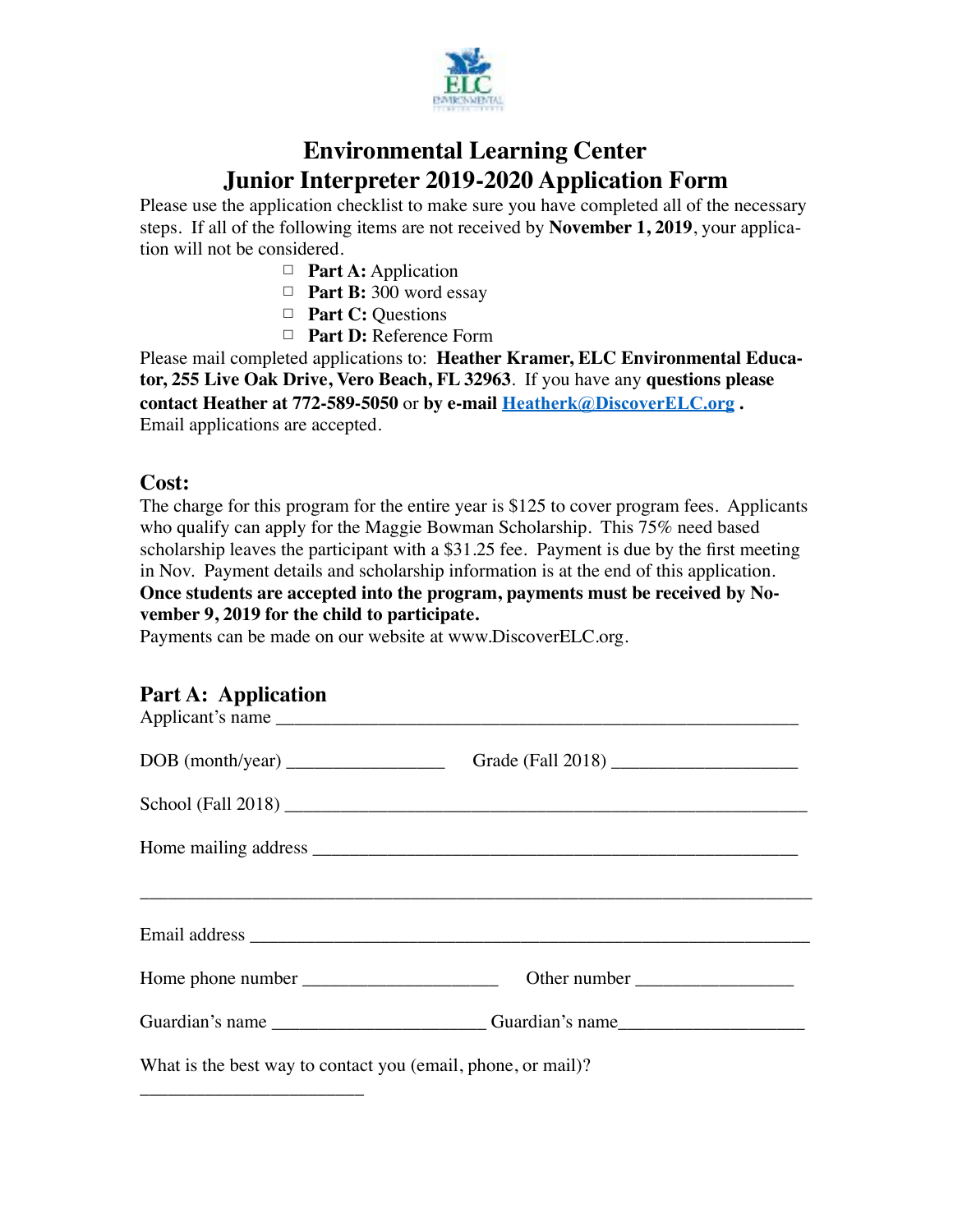## **Part B: 300 word essay (typed or handwritten)**

Please complete a 300 word essay on why you want to participate in the Junior Interpreter program at the ELC. Please include an example of how you have helped others to understand or connect with nature or the environment. Also include how you will contribute to this program and how your interests (in academics and outside of academics) will help you succeed at the ELC.

Please use a separate sheet of paper to answer this question.

#### **Part C: Questions** (Please answer all of the questions listed below)

- 1. Have you ever participated in activities or volunteered at the ELC before? Please describe how and what you participated in or volunteered at (camp, Environmental Ambassador, School Program, EcoVenture, Junior Interpreter etc.)?
- 2. Have you ever volunteered for any other organization besides the ELC? If so, what organization, what did you do, and when did you volunteer?
- 3. Please list any extracurricular activities (include sports, clubs, etc.) you participate in.
- 4. Describe any experience you have had with the following: a. Outdoor recreational activities (camping, scouts, sports, gardening, etc.)
	- b. Interacting with children (babysitting, counselor, etc.)
	- c. Public speaking
- 5. How would you describe yourself in 3 words
- 6. Please mention anything else you would like us to know about you.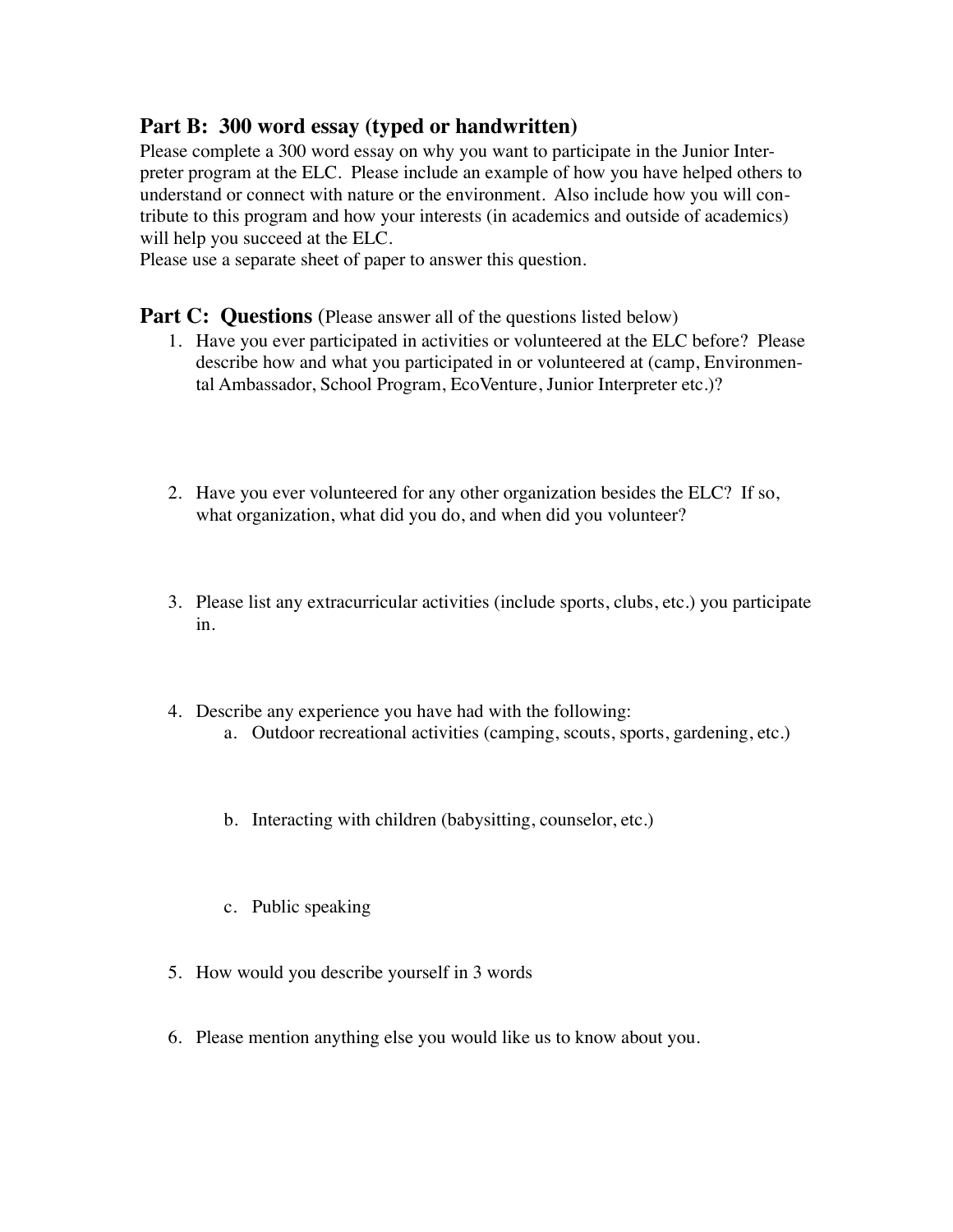# **Part D: Reference Form**

# **Applicant must fill out the boxed portion of this form**

| Please have an adult (other than a parent, guardian, or family member) fill out this form.                                                                                                  |  |
|---------------------------------------------------------------------------------------------------------------------------------------------------------------------------------------------|--|
| Please return this form in a signed and sealed envelope by November 1, 2019 to:<br><b>Heather Kramer</b><br><b>ELC</b> Environmental Educator<br>255 Live Oak Drive<br>Vero Beach, FL 32963 |  |
| Or scan and e-mail to <b>HeatherK@DiscoverELC.org</b>                                                                                                                                       |  |
| give my permission for the information requested<br>(please print applicant name here)                                                                                                      |  |
| below to be released to the Environmental Learning Center Junior Interpreter Program.                                                                                                       |  |
| Reference name (please print)<br>Date                                                                                                                                                       |  |

### **Dear Junior Interpreter Applicant Reference:**

Please complete and return this double-sided form by **November 1, 2019**. Your responses will allow us to better assess this person's ability to fulfill the responsibilities involved in our Junior Interpreter program. All information is confidential. Thank you.

- How long have you known this person and in what capacity?
- Describe the applicant's interest and/or experiences pertaining to the science, nature and the environment.
- Please give an example of the applicant's ability to communicate.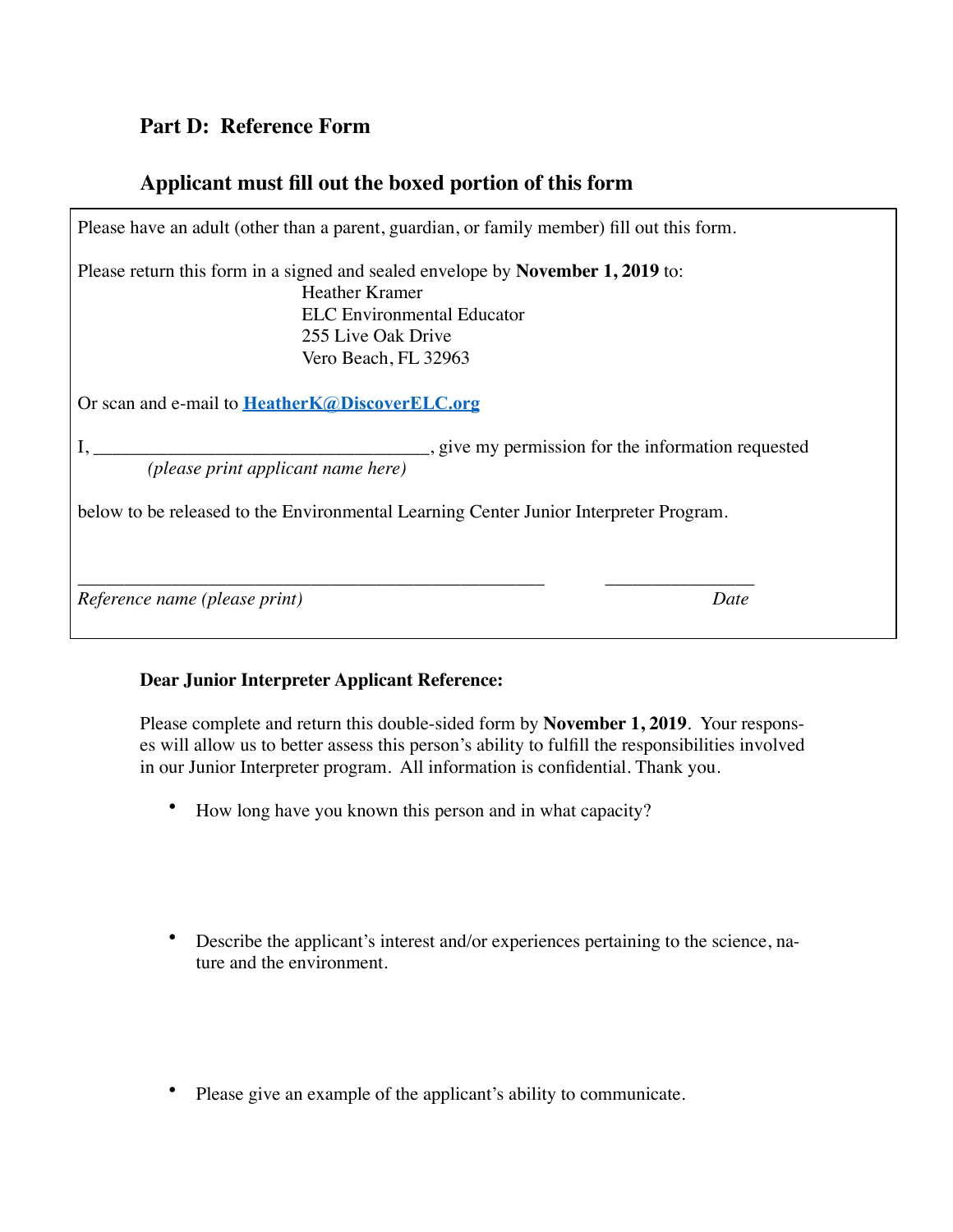• Why do you think this person would make a good student leader at the ELC?

• Describe this person in three words.

• Please feel free to provide any additional information that might be useful in evaluating this Junior Interpreter applicant.

\_\_\_\_\_\_\_\_\_\_\_\_\_\_\_\_\_\_\_\_\_\_\_\_\_\_\_\_\_\_\_\_\_\_\_\_\_\_\_\_\_\_\_\_\_\_\_\_\_\_\_ \_\_\_\_\_\_\_\_\_\_

*Reference name (please print)* 

\_\_\_\_\_\_\_\_\_\_\_\_\_\_\_\_\_\_\_\_\_\_\_\_\_\_\_\_\_\_\_\_\_\_\_\_\_\_\_\_\_\_\_\_\_\_\_\_\_\_\_

*Reference signature Date*